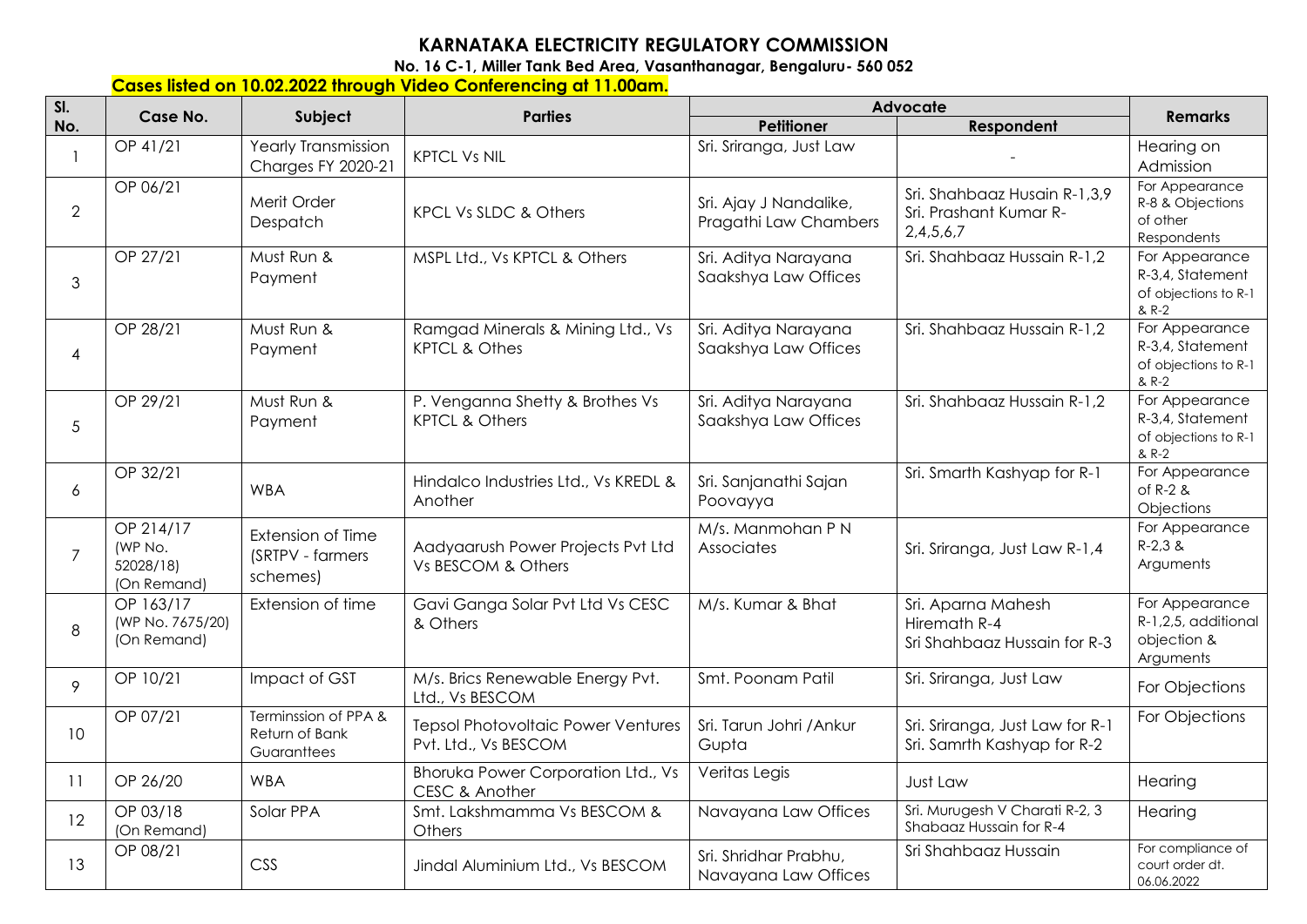|    | OP 56/20 | O and M Expenses          | KPCL (RTPS Unit-1 to 7) Vs BESCOM                | Sri. Ajay J Nandalike,          | Sri. Prashant Kumar R-1,2,3,4       | For filing written                             |
|----|----------|---------------------------|--------------------------------------------------|---------------------------------|-------------------------------------|------------------------------------------------|
| 14 |          |                           | & Others                                         | Pragathi Law Chambers           | 8.5                                 | submission &                                   |
|    |          |                           |                                                  |                                 |                                     | Arguments                                      |
| 15 | OP 57/20 | O and M Expenses          | KPCL (Hydel Station) Vs BESCOM &                 | Sri. Ajay J Nandalike,          | Sri. Prashant Kumar R-1,2,3,4       | For filing written<br>submission &             |
|    |          |                           | <b>Others</b>                                    | Pragathi Law Chambers           | & 5                                 | Arguments                                      |
|    | OP 58/20 | O and M Expenses          | KPCL (BTPS Unit-1) Vs BESCOM &                   | Sri. Ajay J Nandalike,          | Sri. Prashant Kumar R-1,2,3,4       | For filing written                             |
| 16 |          |                           | Others                                           | Pragathi Law Chambers           | & 5                                 | submission &                                   |
|    |          |                           |                                                  |                                 |                                     | Arguments                                      |
|    |          | O and M Expenses          | KPCL (RTPS Unit-8) Vs BESCOM &                   | Sri. Ajay J Nandalike,          | Sri. Prashant Kumar R-1,2,3,4       | For filing written                             |
| 17 | OP 59/20 |                           | <b>Others</b>                                    | Pragathi Law Chambers           | & 5                                 | submission &                                   |
|    |          |                           |                                                  |                                 |                                     | Arguments                                      |
|    | OP 60/20 | O and M Expenses          | KPCL (BTPS Unit-2) Vs BESCOM &                   | Sri. Ajay J Nandalike,          | Sri. Prashant Kumar R-1,2,3,4       | For filing written                             |
| 18 |          |                           | Others                                           | Pragathi Law Chambers           | & 5                                 | submission &                                   |
|    |          |                           |                                                  |                                 |                                     | Arguments                                      |
| 19 | OP 14/21 | <b>WBA</b>                | M/s. Graphite India Ltd., Vs KPTCL &             | Sri. Vivek Holla                | Sri Shahbaaz Hussain for R-1,3      | For filing of reply to<br>the objection of R-2 |
|    |          |                           | <b>Others</b>                                    |                                 | Sri. Sriranga, Just Law for R-2     | & Arguments                                    |
| 20 | OP 40/18 | Compliance of Order       | Reid & Taylor (India) Ltd Vs KPTCL &             | Smt. Poonam Patil               | Sri H.V. Devaraju for R-1,          | For Arguments                                  |
|    |          | in WP 32219/13            | Another                                          |                                 | Dua Assocaites for R-2              |                                                |
|    | OP 31/14 | <b>Termination of PPA</b> | Global Energy Pvt Ltd vs KPTCL &                 | Srinivasa & Badri               | Sri. Sriranga, Just Law for R-1, R- | For Arguments                                  |
| 21 |          |                           | others                                           |                                 | 3, R-4, R-7; Indus Law for R-2,     |                                                |
|    |          |                           |                                                  |                                 | Sri Shahbaaz Husain for R-5, R-6.   |                                                |
| 22 | OP 41/19 | Deduction                 | M/s. Global Energy Pvt. Ltd., Vs                 | M/s. Srinivas & Badri           | Just Law for R-1, 2, 3, 4, 5, 6     | For Arguments                                  |
|    | OP 15/19 | <b>Payment for Excess</b> | PCKL & Others<br>M/s.Umiya Holding Pvt. Ltd., Vs | Counsel<br>M/s.Srinivas & Badri | Just Law R-1,2                      | For Arguments                                  |
| 23 |          |                           | <b>BESCOM &amp; Another</b>                      | Counsels                        |                                     |                                                |
|    | OP 46/19 | Energy                    |                                                  |                                 |                                     |                                                |
| 24 |          | <b>O&amp;M Charges</b>    | Ambuthirtha Power Pvt. Ltd., Vs<br><b>KPTCL</b>  | Pragati Law Chambers            | Sri. Shahbaaz Husain                | For Arguments                                  |
|    | OP 47/19 | <b>O&amp;M Charges</b>    | Soham Mannapitlu Power Pvt. Ltd.,                | Pragati Law Chambers            | Sri. Shahbaaz Husain                | For Arguments                                  |
| 25 |          |                           | Vs KPTCL                                         |                                 |                                     |                                                |
| 26 | OP 34/20 | Extension of Time         | <b>KREDL Vs BESCOM &amp; Another</b>             | Sri. Smarth Kashyap             | Sri. Sriranga, Just Law R-1,2       | For Arguments                                  |
|    | OP 50/20 | <b>WBA</b>                | Minera Green Energy Pvt. Ltd., Vs                | Sri. Shridharprabhu,            |                                     | For Arguments                                  |
| 27 |          |                           | <b>CESC</b>                                      | Navayana Law Offices            | Sri. Sriranga, Just Law             |                                                |
|    | OP 61/20 | Performance Bank          | <b>Tepsol Photovoltaic Power Ventures</b>        | Sri. Tarun Johri                |                                     | For Arguments                                  |
| 28 |          | Guarantees                | Pvt. Ltd., Vs BESCOM                             |                                 | Sri. Sriranga, Just Law             |                                                |
|    | OP 62/20 | Performance Bank          | <b>Tepsol Photovoltaic Power Ventures</b>        | Sri. Tarun Johri                |                                     | For Arguments                                  |
| 29 |          | Guarantees                | Pvt. Ltd., Vs BESCOM                             |                                 | Sri. Sriranga, Just Law             |                                                |
|    | OP 63/20 | Performance Bank          | <b>Tepsol Photovoltaic Power Ventures</b>        | Sri. Tarun Johri                |                                     | For Arguments                                  |
| 30 |          | Guarantees                | Pvt. Ltd., Vs BESCOM                             |                                 | Sri. Sriranga, Just Law             |                                                |
|    | OP 37/21 | Payment                   | Soham Phalguni Renewable Energy                  | Sri. Ajay J Nandalike,          | Sri. Vishruti Vijay R-1             | For Arguments                                  |
| 31 |          |                           | Pvt. Ltd., Vs KPTCL & Another                    | Pragathi Law Chambers           |                                     |                                                |
|    |          |                           |                                                  |                                 | Sri. Sriranga, Just Law R-2         |                                                |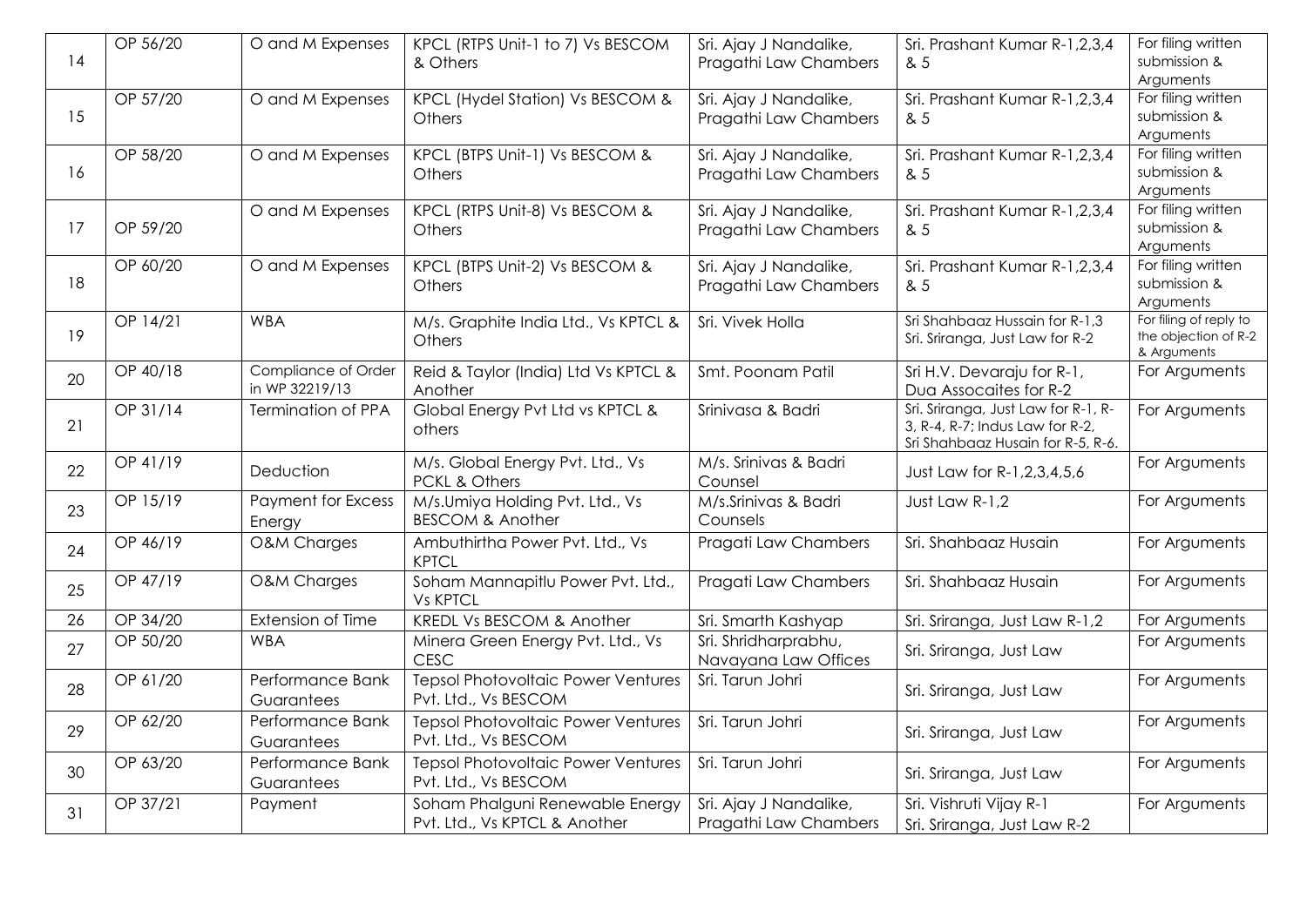## **Detailed information**

| SI. No.        | Case No.                 | Name and Phone No.                                   | <b>Email ID</b>                                      |
|----------------|--------------------------|------------------------------------------------------|------------------------------------------------------|
| 1              | OP 41/21                 | Just Law - 82770 50748                               | sumana@justlaw.co.in, deepthi@justlaw.co.in,         |
|                |                          |                                                      | medha@justlaw.co.in                                  |
|                | OP 06/21                 | Pragathi Law Chambers                                | manasa@pragatilaw.in                                 |
|                |                          | Manasa - 98459 01511                                 | ajay@pragatilaw.in                                   |
| $\overline{2}$ |                          | Ajay J Nandalike - 99457 88668                       | prashant@greymatterlegal.in                          |
|                |                          | Sri. Shahbaaz Hussain - 80509 44340                  | stephania@precinctlegal.com                          |
|                |                          | Sri. Prashant Kumar - 70420 60672                    | prashant@greymatterlegal.in                          |
| 3              | OP 27/21 to 29/21        | Aditya Narayana - 99454 38738                        | aditya@saakshyalaw.com                               |
|                |                          | Pratiksha Nagayach - 9686628079                      | pratiksha@saakshyalaw.com                            |
|                |                          | Sri. Shahbaaz Hussain - 80509 44340                  | stephania@precinctlegal.com                          |
|                | OP 32/21                 | Sri. Sanjanathi Sajan Poovayya - 98804 75090 /       | sajan@poovayya.net, dharmendra.chatur@poovayya.net   |
| 4              |                          | 8197998286                                           | ashishprasad@elp-in.com, arpanbehl@elp-in.com        |
|                |                          | Just Law - 82770 50748                               | sumana@justlaw.co.in, deepthi@justlaw.co.in          |
|                |                          | Sri. Samarth Kashyap - 99999 27972                   | medha@justlaw.co.in, skashyap@kplegal.co.in          |
|                | OP 214/17                | Sri. Manmohan P N - 99025 78830                      | manmohanpn@gmail.com, varshashetty16100@gmail.com    |
|                | (WP No. 52028/18)        | Sri. Ganapathi Bhat - 9845974820/6360181206          | vinaynbhat@gmail.com, kb advocates@yahoo.co.in       |
| 5              | (On Remand) and          | Sri. Aparna Mahesh Hiremath - 9449435648             | adv.bpbhat@gmail.com, aparnah24@gmail.com            |
|                | OP 163/17                | Just Law - 82770 50748                               | sumana@justlaw.co.in, deepthi@justlaw.co.in          |
|                | (WP No. 7675/20)         | Sri. Shahbaaz Hussain - 80509 44340                  | medha@justlaw.co.in, stephania@precinctlegal.com     |
|                | (On Remand)              |                                                      |                                                      |
|                | OP 10/21                 | Smt. Poonam Patil - 94486 92141                      | advocatepoonam@gmail.com, srinivasaa10@gmail.com     |
| 6              |                          | Just Law - 82770 50748                               | sumana@justlaw.co.in, deepthi@justlaw.co.in          |
|                |                          |                                                      | medha@justlaw.co.in                                  |
|                | OP 07/21                 | Ankur Gupta - 98107 24907                            | ankur1982 legal@yahoo.co.in, johri97@yahoo.com       |
| 7              |                          | Just Law - 82770 50748                               | sumana@justlaw.co.in, deepthi@justlaw.co.in          |
|                |                          | Sri. Samarth Kashyap - 99999 27972                   | medha@justlaw.co.in, skashyap@kplegal.co.in          |
|                |                          | Veritas Legis - Rohit Rao - 99710 26688              | rohit@veritaslegis.com, ektapradhan@veritaslegis.com |
| 8              | OP 26/20                 | Ekta Pradhan - 88002 56144                           | ektapradhan@gmail.com, sumana@justlaw.co.in          |
|                |                          | Just Law - 82770 50748                               | deepti@justlaw.co.in, medha@justlaw.co.in            |
|                | OP 03/18                 | Navayana Law Offices (Shridhar Prabhu - 98452 26526) | shridhar@navayana.in                                 |
| 9              | (On Remand)              | Shahbaaz Hussain - 80509 44340                       | stephania@precinctlegal.com                          |
|                |                          | Sri. Murugesh V Charati - 96634 98002                | lathass09@gmail.com                                  |
|                | OP 08/21                 | Navayana Law Offices (Shridhar Prabhu - 98452 26526) | shridhar@navayana.in                                 |
| 10             |                          | Sri. Shahbaaz Hussain - 80509 44340                  | stephania@precinctlegal.com                          |
| 11             | OP 56/2020 to OP 60/2020 | Pragathi Law Chambers                                | manasa@pragatilaw.in                                 |
|                |                          | Manasa - 98459 01511                                 | ajay@pragatilaw.in                                   |
|                |                          | Ajay J Nandalike - 99457 88668                       | prashant@greymatterlegal.in                          |
|                |                          | Sri. Prashant Kumar - 70420 60672                    |                                                      |
| 12             | OP 14/21                 | Sri. Vivek Holla - 99014 51819                       | chandrashekar.somashekar@gmail.com                   |
|                |                          | Sri. Shahbaaz Hussain - 80509 44340                  | stephania@precinctlegal.com                          |